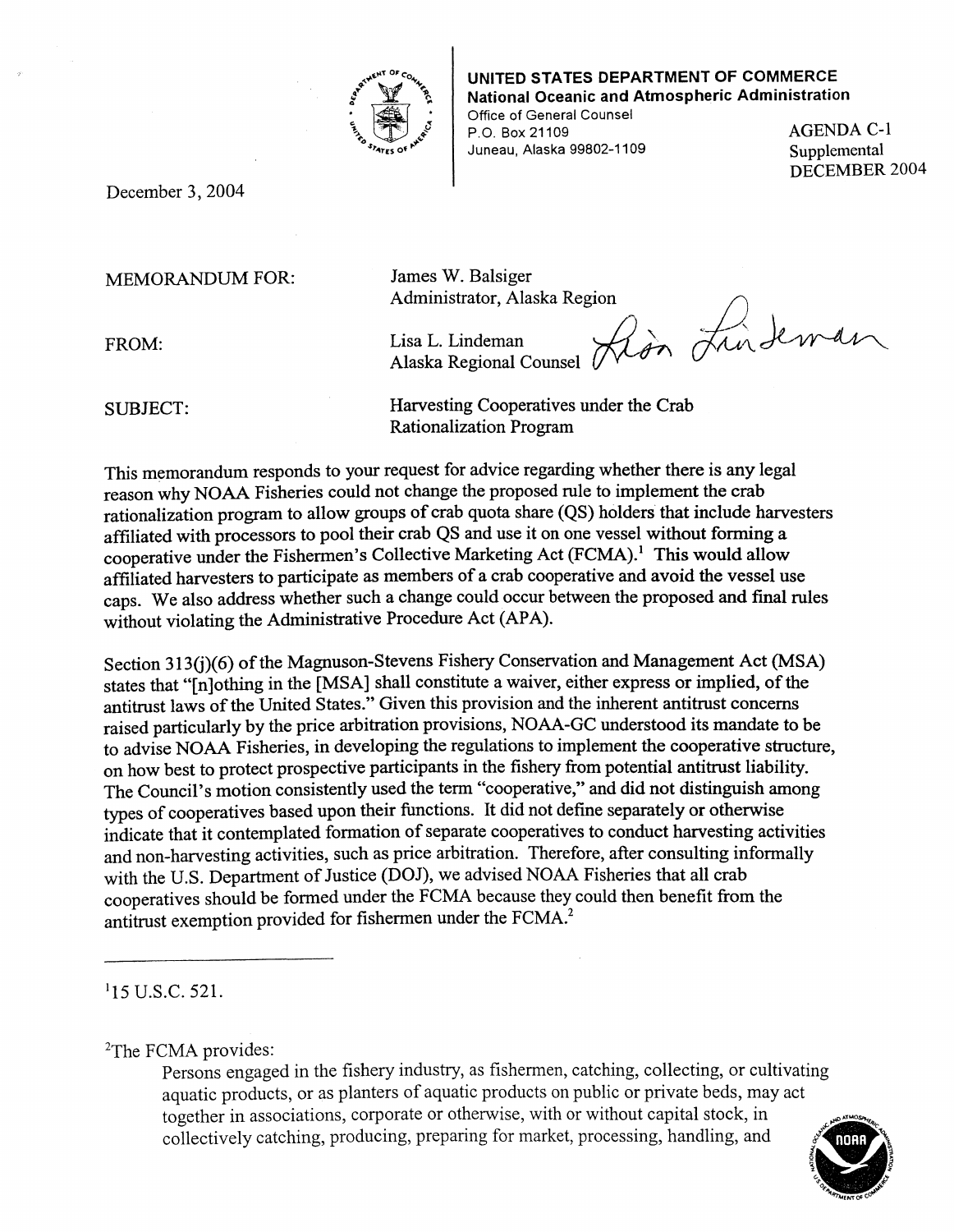The FCMA provides limited protection from the antitrust laws for cooperatives formed by qualifying fishermen. According to the case law<sup>3</sup> developed under the Capper-Volstead Act<sup>4</sup> and the FCMA,<sup>5</sup> all members of an FCMA cooperative must be "producers." If all its members properly qualify as producers, an FCMA cooperative has antitrust immunity, but if improperly constituted, all members lose their immunity. However, under the case law, the degree to which affiliated harvesters and processors may join FCMA cooperatives is unclear.

Because the case law is unclear on the permissible degree of integration, the regulations would create a significant risk that a cooperative could lose its antitrust immunity if they allowed harvesters affiliated with processors to join an FCMA cooperative. In order to ensure compliance with the antitrust laws, provide the greatest assurance that a cooperative would qualify for an antitrust exemption under the FCMA and minimize the risk of antitrust violations of participants in the fishery, NOAA-GC advised NOAA Fisheries to require the formation of all cooperatives under the FCMA and to prohibit affiliated harvesters from joining the FCMA cooperatives.

NOAA Fisheries now asks whether affiliated harvesters could form an association to pool their crab QS and use the QS on one vessel without forming an FCMA cooperative and without violating the antitrust laws. The association would be created for the sole purpose of harvesting the QS and would not engage in joint negotiations or arbitration. The regulations would continue to require an FCMA cooperative for the price arbitration system.

We consulted informally with DOJ about this question. *DOI* has advised us, again informally, that the "Antitrust Guidelines for Collaboration Among Competitors," issued by DOJ and the Federal Trade Commission (FTC) in August 2000 (attached), state the antitrust enforcement policy of DOJ and FTC with respect to competitor collaborations such as the harvesting pool concept described above. Pursuant to the Guidelines, DOJ and the FTC will challenge as per se illegal agreements "of a type that always or almost always tends to raise price or to reduce output." $\overrightarrow{6}$  DOJ and the FTC will evaluate under a rule of reason agreements among competitors that are not challenged as per se illegal in order to determine their overall competitive effect.

<sup>2</sup>National Broiler Marketing Association v. United States, 436 U.S. 816 (1978); United States v. Hinote, 823 F. Supp 1350 (S.D. Miss. 1993).

47 u.s.c. 291.

<sup>5</sup>The antitrust exemption under the FCMA for fishermen and aquatic products is patterned after the Capper-Volstead Act's antitrust exemption for farmers.

 $6$ Guidelines at §1.2. Types of agreements that have been held to be per se illegal include agreements among competitors to fix prices or output, rig bids, or share or divide markets by allocating customers, suppliers or territories.

marketing in interstate and foreign commerce, such products of said persons so engaged.  $\ddot{\phantom{a}}$